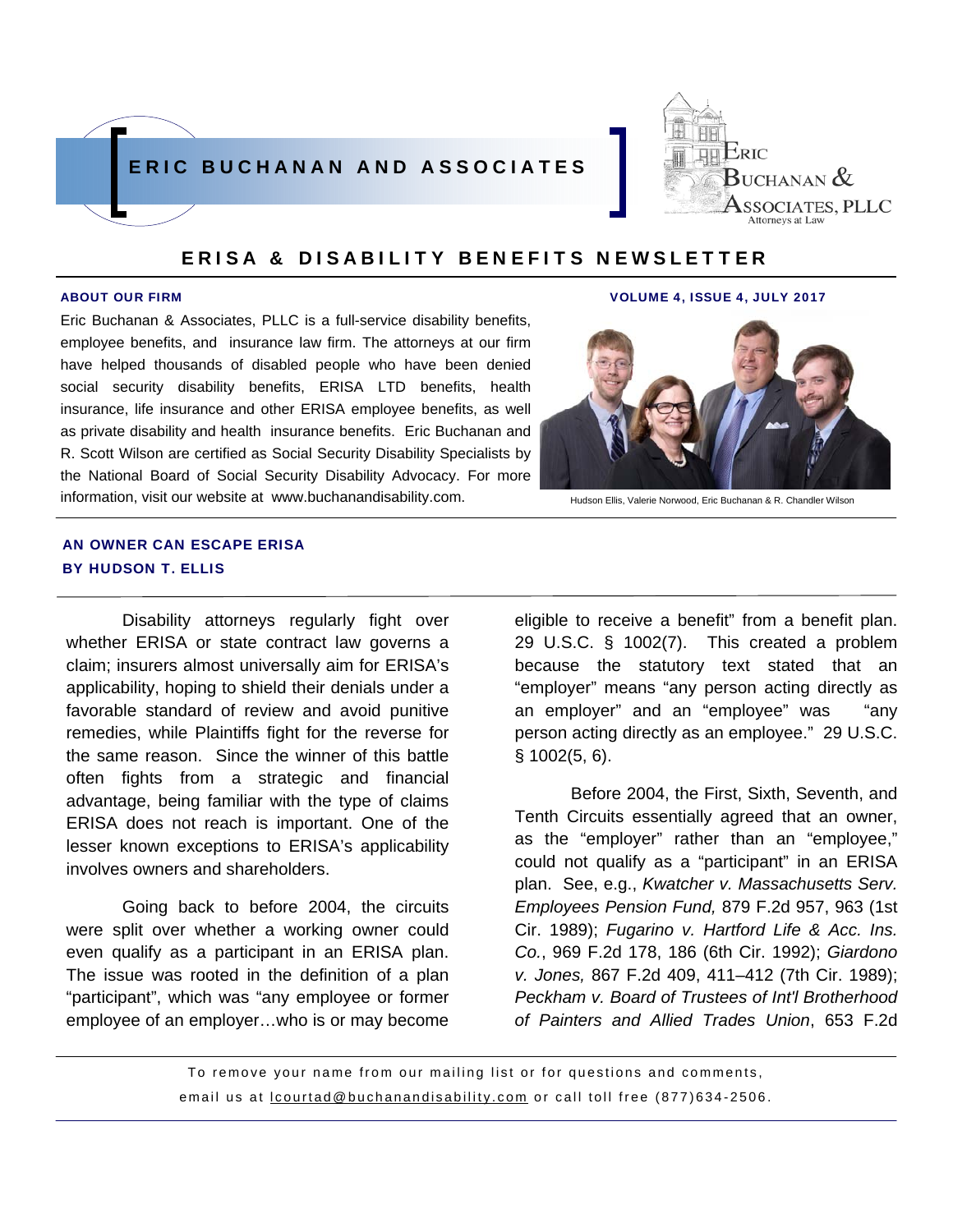424, 427–428 (10th Cir. 1981). In contrast, the Fourth, Fifth, Seventh, and Ninth Circuits found that, where the plan covered both owners and non -owner employees, the plan was covered by ERISA and the owner was a participant of the plan. See, e.g., *Madonia v. Blue Cross & Blue Shield of Virginia,* 11 F.3d 444, 450 (4th Cir. 1993); *Vega v. Nat'l Life Ins. Servs., Inc.,* 188 F.3d 287, 294 (5th Cir. 1999); Matter of Baker, 114 F.3d 636, 639 (7th Cir. 1997); In re Watson, 161 F.3d 593, 596 n.4 (9th Cir. 1998).

 The Supreme Court resolved the split in 2004 when it took the issue up in *Raymond B. Yates, M.D., P.C. Profit Sharing Plan v. Hendon,*  541 U.S. 1 (2004). Yates was the sole shareholder of a corporation that maintained a profit sharing plan for himself, his wife, and at least one non-owner employee. Justice Ginsberg delivered the Court's opinion, holding that where a plan covers only sole owners or partners and their spouses, ERISA would not apply; however, "[p] lans covering working owners and their nonowner employees […] fall entirely within ERISA's compass." Id., at 21.

 Essentially, Yates makes clear that an ERISA plan is established where it covers even just one non-owner employee, who is not the owner's spouse, the owner can be a participant of that ERISA plan. However, other questions remain less clear. Some of these questions have been tackled by circuit and district courts.

 For example, what about multi-shareholder corporations? Some courts have come to the conclusion that, where there are multiple shareholders owning shares in a corporation, the shareholders are considered employees and ERISA applies where they are all covered under the same plan. See *Santino v. Provident Life & Acc. Ins. Co.,* 276 F.3d 772, 776 (6th Cir. 2001); , 256 F.3d 1006, 1011 (10th Cir. 2001). Under this authority, a shareholder was found to be an employee even where two of the three shareholders were husband and wife, and the third shareholder was an LLC wholly owned by the same husband and wife. Andre-Pearson v. Grand Valley Health Plan, Inc., 963 F. Supp. 2d 766, 774 (W.D. Mich. 2013).

 On the other hand, the Ninth Circuit's Kennedy decision, finding that a plan was not ERISA qualified where owners, plural, were the only participants in a plan, remains good law post Yates<sup>1</sup>. Kennedy v. Allied Mut. Ins. Co., 952 F.2d 262, 264 (9th Cir. 1991). The same result occurred in Alabama where a corporation's only two shareholders were covered by the plan. McLain v. Unum Life Ins. Co. of Am. 2013 WL 3242842, at \*4 (N.D. Ala. June 21, 2013); see also, Robertson v. Alexander Grant & Co., 798 F.2d 868, 871 (5th Cir. 1986); Hayes v. Lacey & Jones, 2007 WL 781879, at \*2 (E.D. Mich. Mar. 13, 2007). Strobel v. Provident Life & Acc. Ins. Co, 2011 WL 5396033, at \*4 (D. Minn. Aug. 3, 2011). McGowan v. U.S. Life Ins. Co. In City of New York, 2007 WL 196471, at \*1 (S.D.N.Y. Jan. 24, 2007).

 Also, since Yates, the Fifth Circuit has examined the question whether one coverage class of a law firm's long term disability plan, which class was reserved exclusively for partners, should be considered a separate non-ERISA plan, rather than simply a part of a single overarching ERISA plan. House v. Am. United Life Ins. Co., 499 F.3d 443, 450 (5th Cir. 2007). In finding the entire plan, including the partner class, covered by ERISA, the House court noted that the partners and employees were covered under a single, comprehensive plan, the plan was bargained and paid for as a package with a single subscription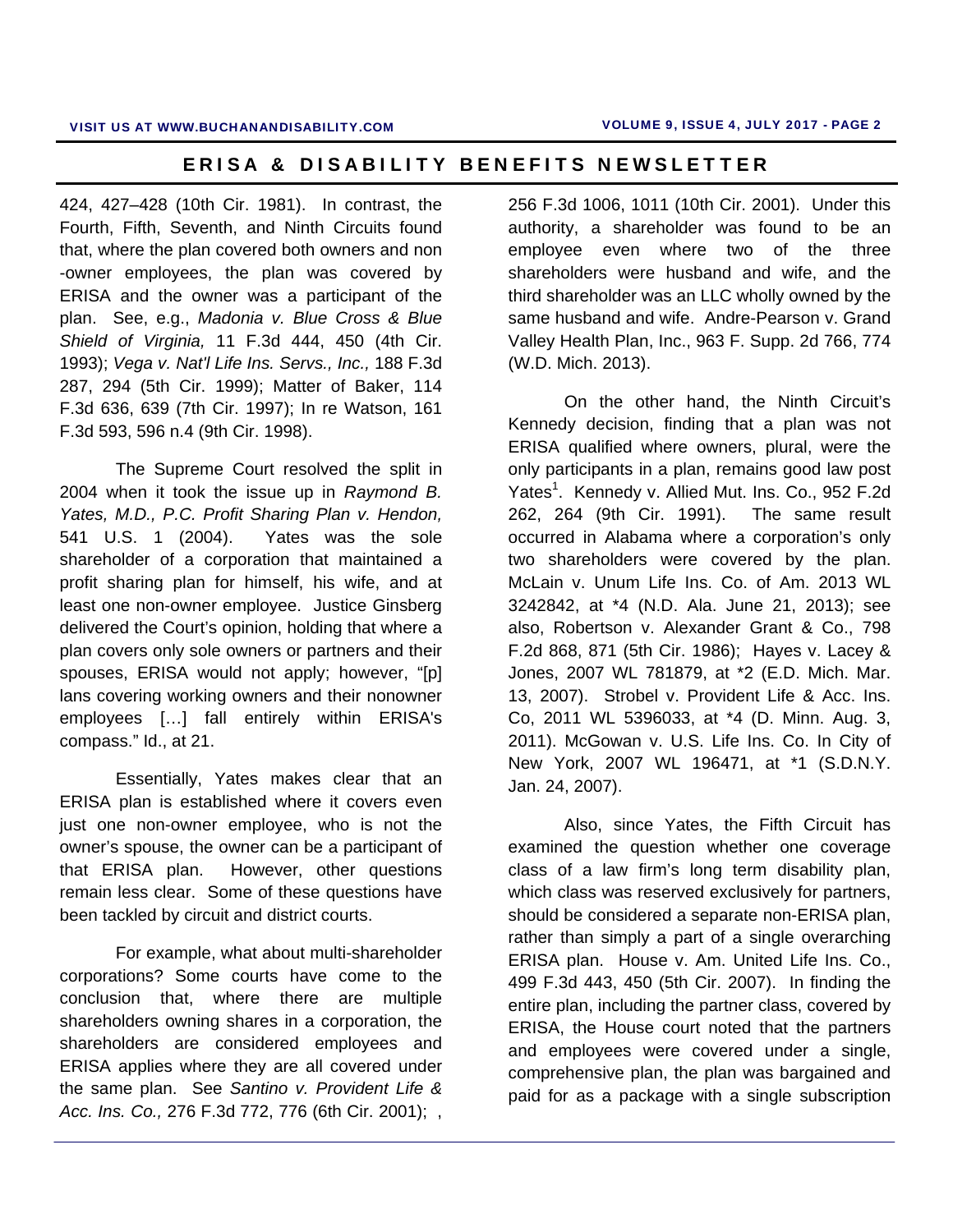agreement, and the policy terms covering partners and employees were in large part identical.

 Ultimately, the only definitive answer is that a traditional owner (singular) who buys a policy through his/her company but only covers himself is not covered by ERISA, and conversely, if that policy at some point covers a non-owner employee, ERISA would apply (unless the only non-owner is the owner's spouse). Outside of that, and absent further direction from the Supreme Court or the court of appeals in the relevant jurisdiction, there remains room to argue either side of this issue in many scenarios. That being the case, when an owner or shareholder walks through your door with what appears to be an issue related to an ERISA plan, do not take the insurance company's word for ERISA's applicability. Instead, either call an ERISA attorney or do the research to track down the current status of this changing area of the law.

#### **END NOTES**

*1 Kennedy's* finding were recently reviewed and relied upon in an interesting recent case out of California, where the Court found ERISA did not apply to a plan that covered only two shareholders who had been married during the relevant period, but had divorced before the matter went to court. *McVey v. McVey*, 26 F. Supp. 3d 980, 990 (C.D. Cal. 2014).

### ERIC BUCHANAN & ASSOCIATES, PLLC: UPCOMING CLE SPEAKING ENGAGEMENTS

Eric Buchanan will be speaking at the following events:

- AAJ Annual Convention in Boston, MA on July 24th, 2017  **Topic:** Recent ERISA decisions and how to use them in your practice
- NOSSCR Conference in Phoenix, Arizona on September 13-16, 2017 **Topic:** ERISA Long Term Disability Claims for Social Security Practitioners, From the Basics to an Update of the Current State of ERISA LTD Litigation

#### NEED A SPEAKER?

The attorneys at Eric Buchanan & Associates, PLLC are available to speak to your organization regarding social security disability, ERISA long-term disability, group long-term disability, private disability insurance, ERISA benefits, denied health insurance claims and life insurance claims.